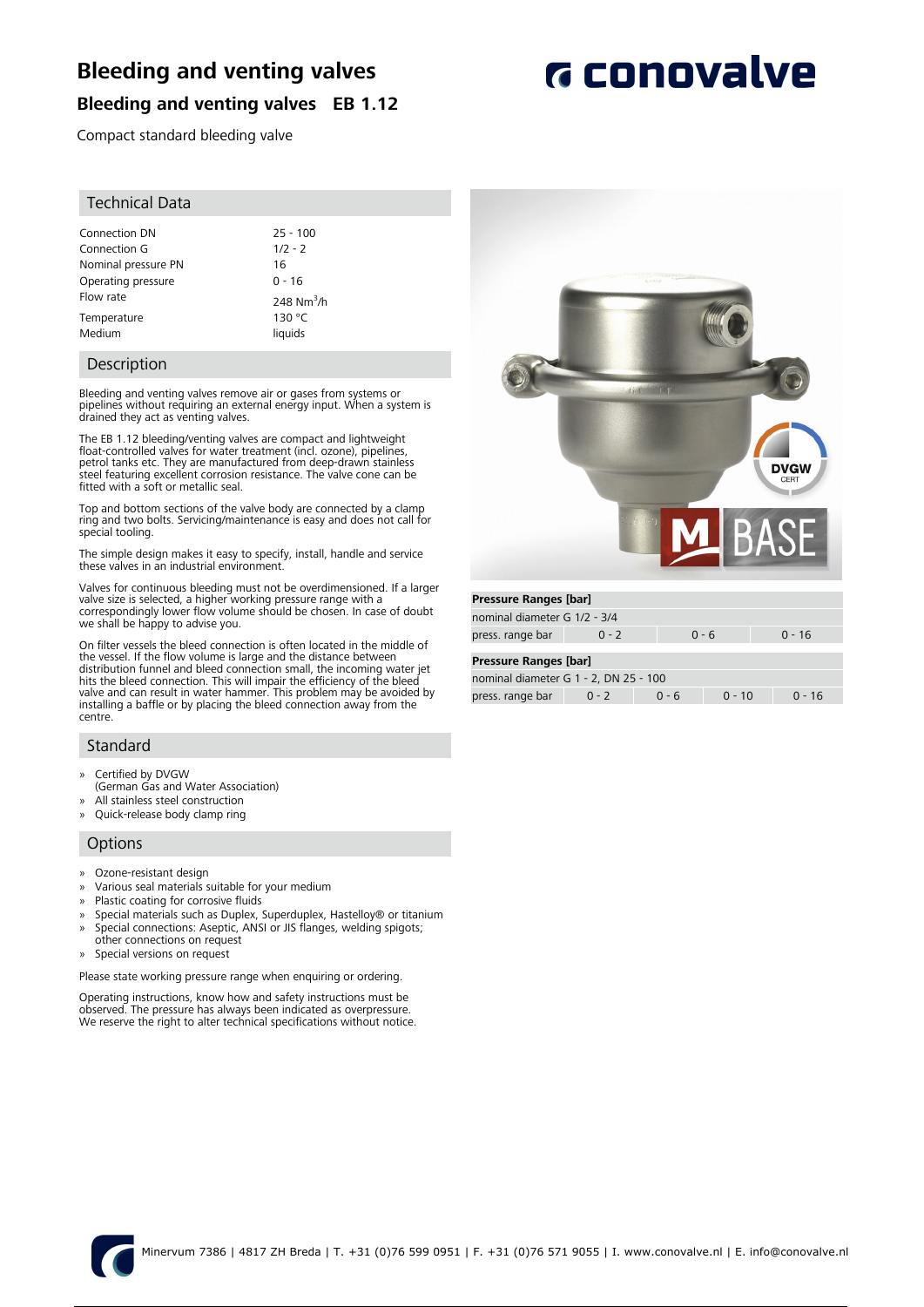# **Bleeding and venting valves**



## **Bleeding and venting valves EB 1.12**

Compact standard bleeding valve

| <b>Materials</b> |                       |              |
|------------------|-----------------------|--------------|
| Design           | standard              |              |
| Type             | G 1/2 - 2, DN 25 - 50 | DN 65 - 100  |
| Temperature      | 130 °C                | 130 °C       |
| Body             | CrNiMo-steel          | CrNiMo-steel |
| <b>Body Seal</b> | <b>EPDM</b>           | <b>EPDM</b>  |
| Internals        | CrNiMo-steel          | CrNiMo-steel |
| Float            | CrNiMo-steel          | CrNiMo-steel |
| Valve Seal       | <b>EPDM</b>           | CrNiMo-steel |
| Profile Clamp    | CrNiMo-steel          | CrNiMo-steel |

#### **Dimensions [mm] G 1/2 - 3/4**

|       | size inlet female G |                    |
|-------|---------------------|--------------------|
|       | 1/2                 | 3/4                |
|       |                     | outlet male G 1/2A |
| $A^*$ | 109                 | 109                |
| $B^*$ | 57                  | 57                 |
|       | 127                 | 127                |
|       | 140                 | 140                |

#### **Dimensions [mm] G 1 - 2**

#### size inlet female G

|           |     | 11/4               | 11/2 |     |
|-----------|-----|--------------------|------|-----|
|           |     | outlet male G 3/4A |      |     |
| $A^*$     | 146 | 149                | 149  | 145 |
| $B^*$     | 140 | 140                | 140  | 140 |
| $\subset$ | 185 | 190                | 190  | 185 |
|           | 200 | 200                | 200  | 200 |

#### **Dimensions [mm] DN 25 - 100**

|       | size inlet flange DN |     |     |                    |     |     |     |
|-------|----------------------|-----|-----|--------------------|-----|-----|-----|
|       | 25                   | 32  | 40  | 50                 | 65  | 80  | 100 |
|       |                      |     |     | outlet male G 3/4A |     |     |     |
| $A^*$ | 161                  | 163 | 165 | 164                | 250 | 255 | 257 |
| $B^*$ | 140                  | 140 | 140 | 140                | 113 | 113 | 113 |
|       | 200                  | 200 | 205 | 205                | 295 | 300 | 305 |
| D     | 200                  | 200 | 200 | 200                | 265 | 265 | 265 |

\* Overall length tolerances in acc. with DIN EN 558

| Weights [kg] G 1/2 - 2          |                |     |    |  |      |      |  |     |
|---------------------------------|----------------|-----|----|--|------|------|--|-----|
|                                 | inlet female G |     |    |  |      |      |  |     |
| 1/2                             | 3/4            | 1   |    |  | 11/4 | 11/2 |  | 2   |
| 0.8                             | 0.8            | 2.6 |    |  | 2.6  | 2.7  |  | 3.1 |
| <b>Weights [kg] DN 25 - 100</b> |                |     |    |  |      |      |  |     |
| inlet flange DN                 |                |     |    |  |      |      |  |     |
| 25                              | 32             | 40  | 50 |  | 65   | 80   |  | 100 |
| 3.5                             | 4.2            | 4.2 | 5  |  | 11   | 11   |  | 12  |
|                                 |                |     |    |  |      |      |  |     |

#### **Customs Tariff Number**

84818059

Special designs on request.

The pressure has always been indicated as overpressure.

Mankenberg reserves the right to alter or improve the designs or

specifications of the products described herein without notice.

#### Dimensional Drawing

### EB 1.12 3/4 x 1/2



#### EB 1.12 G 1 - 2, DN 25 - 50



#### EB 1.12 DN 65 - 100